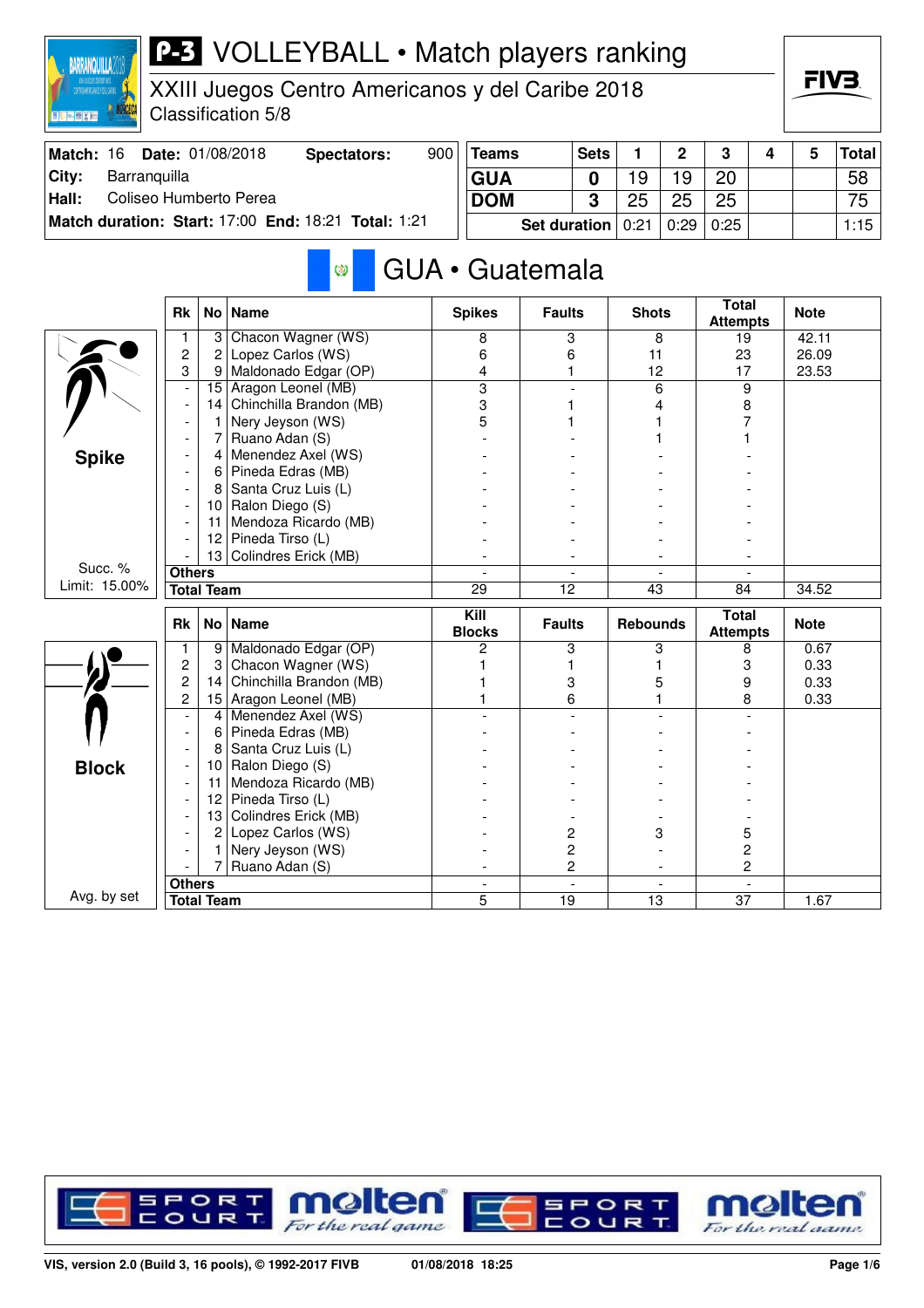

XXIII Juegos Centro Americanos y del Caribe 2018 Classification 5/8

| Match: 16 | <b>Date: 01/08/2018</b>                             | Spectators: | 900 | <b>Teams</b>          | <b>Sets</b> |    | $\overline{2}$             | $\mathbf{r}$ |  | Total |
|-----------|-----------------------------------------------------|-------------|-----|-----------------------|-------------|----|----------------------------|--------------|--|-------|
| City:     | Barranquilla                                        |             |     | <b>GUA</b>            |             | 9  | 19                         | <b>20</b>    |  | 58    |
| Hall:     | Coliseo Humberto Perea                              |             |     | <b>DOM</b>            |             | 25 | 25                         | 25           |  | 75    |
|           | Match duration: Start: 17:00 End: 18:21 Total: 1:21 |             |     | Set duration $ 0:21 $ |             |    | <sup>∣</sup> 0:29 ∣ 0:25 ⊦ |              |  | 1:15  |

#### GUA • Guatemala  $\circledcirc$

|              | <b>Rk</b>                                                                                                                                                                                                                                                                                                                   |                   | No   Name                     | <b>Aces</b>              | <b>Faults</b>            | <b>Serve</b><br><b>Hits</b> | <b>Total</b><br><b>Attempts</b> | <b>Note</b> |
|--------------|-----------------------------------------------------------------------------------------------------------------------------------------------------------------------------------------------------------------------------------------------------------------------------------------------------------------------------|-------------------|-------------------------------|--------------------------|--------------------------|-----------------------------|---------------------------------|-------------|
|              | 1                                                                                                                                                                                                                                                                                                                           | 7                 | Ruano Adan (S)                | 1                        | 1                        | 10                          | 12                              | 0.33        |
|              |                                                                                                                                                                                                                                                                                                                             | 1                 | Nery Jeyson (WS)              |                          | $\overline{a}$           | $\overline{a}$              |                                 |             |
|              | $\blacksquare$<br>$\overline{\phantom{a}}$<br>$\overline{\phantom{a}}$<br>$\overline{\phantom{a}}$<br>$\overline{\phantom{a}}$<br><b>Others</b><br><b>Total Team</b><br>Rk<br>1<br>$\overline{c}$<br>3<br>3<br>5<br>5<br>$\overline{\phantom{a}}$<br>$\overline{\phantom{a}}$<br>$\overline{\phantom{a}}$<br>$\blacksquare$ | 4                 | Menendez Axel (WS)            |                          |                          | 4                           | 4                               |             |
|              |                                                                                                                                                                                                                                                                                                                             | 6                 | Pineda Edras (MB)             |                          |                          |                             |                                 |             |
|              |                                                                                                                                                                                                                                                                                                                             | 8                 | Santa Cruz Luis (L)           |                          |                          |                             |                                 |             |
|              |                                                                                                                                                                                                                                                                                                                             | 10                | Ralon Diego (S)               |                          |                          |                             |                                 |             |
|              |                                                                                                                                                                                                                                                                                                                             | 11                | Mendoza Ricardo (MB)          |                          |                          |                             |                                 |             |
| <b>Serve</b> |                                                                                                                                                                                                                                                                                                                             | 12 <sub>2</sub>   | Pineda Tirso (L)              |                          |                          |                             |                                 |             |
|              |                                                                                                                                                                                                                                                                                                                             | 13                | Colindres Erick (MB)          |                          |                          |                             |                                 |             |
|              |                                                                                                                                                                                                                                                                                                                             | 15                | Aragon Leonel (MB)            |                          |                          | 9                           | 9                               |             |
|              |                                                                                                                                                                                                                                                                                                                             | 3 <sup>1</sup>    | Chacon Wagner (WS)            |                          | 1                        | 10                          | 11                              |             |
|              |                                                                                                                                                                                                                                                                                                                             | $\overline{2}$    | Lopez Carlos (WS)             |                          | 2                        | 7                           | 9                               |             |
|              |                                                                                                                                                                                                                                                                                                                             | 9 <sup>1</sup>    | Maldonado Edgar (OP)          |                          | $\overline{\mathbf{c}}$  | 5                           | 7                               |             |
|              |                                                                                                                                                                                                                                                                                                                             |                   | 14 Chinchilla Brandon (MB)    |                          | $\overline{c}$           | 4                           | 6                               |             |
|              |                                                                                                                                                                                                                                                                                                                             |                   |                               | $\overline{\phantom{a}}$ | $\overline{\phantom{a}}$ | $\overline{\phantom{a}}$    | $\blacksquare$                  |             |
| Avg. by set  |                                                                                                                                                                                                                                                                                                                             |                   |                               | 1                        | 8                        | 50                          | $\overline{59}$                 | 0.33        |
| <b>Team</b>  |                                                                                                                                                                                                                                                                                                                             |                   | Opponent errors & Team faults | 23                       | 3                        |                             | 26                              |             |
|              |                                                                                                                                                                                                                                                                                                                             |                   | No   Name                     | <b>Digs</b>              | <b>Faults</b>            | <b>Receptions</b>           | <b>Total</b><br><b>Attempts</b> | <b>Note</b> |
|              |                                                                                                                                                                                                                                                                                                                             | 8 <sup>1</sup>    | Santa Cruz Luis (L)           | 10                       | 9                        | $\overline{c}$              | 21                              | 3.33        |
|              |                                                                                                                                                                                                                                                                                                                             | 3                 | Chacon Wagner (WS)            | 4                        | 6                        | 8                           | 18                              | 1.33        |
|              |                                                                                                                                                                                                                                                                                                                             | 1                 | Nery Jeyson (WS)              | $\overline{c}$           |                          |                             | $\overline{c}$                  | 0.67        |
|              |                                                                                                                                                                                                                                                                                                                             | 2                 | Lopez Carlos (WS)             | $\overline{2}$           | 5                        | 5                           | 12                              | 0.67        |
|              |                                                                                                                                                                                                                                                                                                                             | $\overline{7}$    | Ruano Adan (S)                |                          |                          | $\overline{4}$              | 5                               | 0.33        |
|              |                                                                                                                                                                                                                                                                                                                             | 15                | Aragon Leonel (MB)            |                          | 1                        |                             | 3                               | 0.33        |
|              |                                                                                                                                                                                                                                                                                                                             | 4                 | Menendez Axel (WS)            |                          |                          |                             |                                 |             |
| Dig          |                                                                                                                                                                                                                                                                                                                             | 6                 | Pineda Edras (MB)             |                          |                          |                             |                                 |             |
|              |                                                                                                                                                                                                                                                                                                                             | 10 <sup>°</sup>   | Ralon Diego (S)               |                          |                          |                             |                                 |             |
|              |                                                                                                                                                                                                                                                                                                                             | 11                | Mendoza Ricardo (MB)          |                          |                          |                             |                                 |             |
|              |                                                                                                                                                                                                                                                                                                                             | 12                | Pineda Tirso (L)              |                          |                          |                             |                                 |             |
|              |                                                                                                                                                                                                                                                                                                                             | 13                | Colindres Erick (MB)          |                          |                          |                             |                                 |             |
|              |                                                                                                                                                                                                                                                                                                                             |                   | 14 Chinchilla Brandon (MB)    |                          |                          |                             | 1                               |             |
|              |                                                                                                                                                                                                                                                                                                                             |                   | 9 Maldonado Edgar (OP)        |                          | 3                        |                             | 4                               |             |
|              | <b>Others</b>                                                                                                                                                                                                                                                                                                               |                   |                               | $\blacksquare$           | $\blacksquare$           | $\overline{\phantom{a}}$    |                                 |             |
| Avg. by set  |                                                                                                                                                                                                                                                                                                                             | <b>Total Team</b> |                               | 20                       | 24                       | 23                          | 67                              | 6.67        |

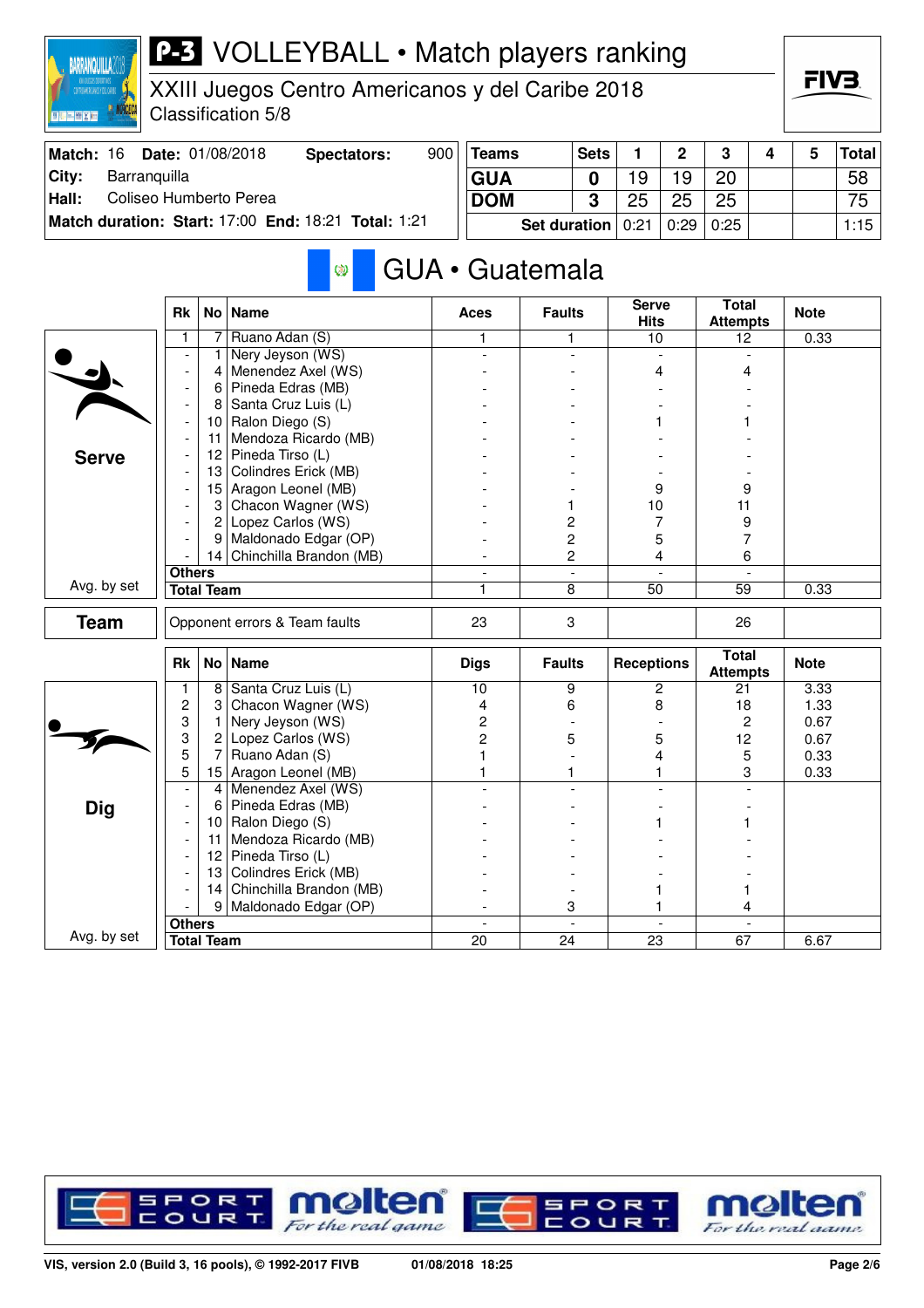

XXIII Juegos Centro Americanos y del Caribe 2018 Classification 5/8

| Match: 16 | <b>Date: 01/08/2018</b>                                    | Spectators: | 900 | <b>Teams</b>          | <b>Sets</b> |    | $\mathbf{\Omega}$ | 3    |  | <b>Total</b> |
|-----------|------------------------------------------------------------|-------------|-----|-----------------------|-------------|----|-------------------|------|--|--------------|
| City:     | Barranguilla                                               |             |     | <b>GUA</b>            |             | 9  | 19                | 20   |  | 58           |
| Hall:     | Coliseo Humberto Perea                                     |             |     | <b>DOM</b>            | ≏           | 25 | 25                | 25   |  | 75           |
|           | <b>Match duration: Start: 17:00 End: 18:21 Total: 1:21</b> |             |     | Set duration $ 0:21 $ |             |    | 0:29              | 0:25 |  | 1:15         |

#### GUA • Guatemala Ø

|                         | <b>Rk</b>                |                   | No Name                 | <b>Running</b><br><b>Sets</b> | <b>Faults</b> | <b>Still</b><br><b>Sets</b>       | <b>Total</b><br><b>Attempts</b> | <b>Note</b> |
|-------------------------|--------------------------|-------------------|-------------------------|-------------------------------|---------------|-----------------------------------|---------------------------------|-------------|
|                         | 1                        | 7                 | Ruano Adan (S)          | 20                            | 3             | 36                                | 59                              | 6.67        |
| $\overline{\psi}$       | $\overline{c}$           | 10 <sup>1</sup>   | Ralon Diego (S)         | 4                             |               | 9                                 | 13                              | 1.33        |
|                         |                          | 1                 | Nery Jeyson (WS)        |                               |               |                                   |                                 |             |
|                         | $\overline{\phantom{a}}$ | $\overline{c}$    | Lopez Carlos (WS)       |                               |               | 4                                 | Δ                               |             |
|                         |                          | 3                 | Chacon Wagner (WS)      |                               |               |                                   |                                 |             |
|                         |                          | 4                 | Menendez Axel (WS)      |                               |               |                                   |                                 |             |
|                         |                          | 6                 | Pineda Edras (MB)       |                               |               |                                   |                                 |             |
| <b>Set</b>              |                          | 8                 | Santa Cruz Luis (L)     |                               |               | 3                                 | 3                               |             |
|                         |                          | 9                 | Maldonado Edgar (OP)    |                               |               | 4                                 | 4                               |             |
|                         |                          | 11                | Mendoza Ricardo (MB)    |                               |               |                                   |                                 |             |
|                         |                          | 12 <sub>2</sub>   | Pineda Tirso (L)        |                               |               |                                   |                                 |             |
|                         |                          | 13                | Colindres Erick (MB)    |                               |               |                                   |                                 |             |
|                         |                          | 14                | Chinchilla Brandon (MB) |                               |               |                                   |                                 |             |
|                         |                          |                   | 15 Aragon Leonel (MB)   |                               |               |                                   |                                 |             |
|                         | <b>Others</b>            |                   |                         |                               |               |                                   |                                 |             |
| Avg. by set             |                          | <b>Total Team</b> |                         | 24                            | 3             | 60                                | $\overline{87}$                 | 8.00        |
|                         |                          |                   |                         |                               |               |                                   |                                 |             |
|                         | <b>Rk</b>                |                   | No   Name               | <b>Excellents</b>             | <b>Faults</b> | <b>Serve</b><br><b>Receptions</b> | <b>Total</b><br><b>Attempts</b> | <b>Note</b> |
|                         | 1                        | 8                 | Santa Cruz Luis (L)     | 5                             |               | 9                                 | 14                              | 35.71       |
|                         | $\overline{c}$           | 2                 | Lopez Carlos (WS)       | 8                             | 3             | 10                                | 21                              | 23.81       |
|                         | 3                        | 3                 | Chacon Wagner (WS)      | 7                             | 3             | 12                                | 22                              | 18.18       |
|                         | $\blacksquare$           | 9                 | Maldonado Edgar (OP)    |                               |               | 1                                 | 1                               |             |
|                         | $\blacksquare$           | 14                | Chinchilla Brandon (MB) |                               |               |                                   |                                 |             |
|                         | $\blacksquare$           | 1                 | Nery Jeyson (WS)        |                               |               |                                   |                                 |             |
|                         |                          | 4                 | Menendez Axel (WS)      |                               |               |                                   |                                 |             |
|                         |                          | 6                 | Pineda Edras (MB)       |                               |               |                                   |                                 |             |
| <b>Reception</b>        |                          | 7                 | Ruano Adan (S)          |                               |               |                                   |                                 |             |
|                         |                          | 10                | Ralon Diego (S)         |                               |               |                                   |                                 |             |
|                         |                          | 11                | Mendoza Ricardo (MB)    |                               |               |                                   |                                 |             |
|                         |                          | 12                | Pineda Tirso (L)        |                               |               |                                   |                                 |             |
|                         |                          | 13                | Colindres Erick (MB)    |                               |               |                                   |                                 |             |
|                         |                          | 15 <sup>1</sup>   | Aragon Leonel (MB)      |                               |               |                                   |                                 |             |
| Eff. %<br>Limit: 20.00% | <b>Others</b>            | <b>Total Team</b> |                         | 21                            | 6             | 32                                | 59                              | 25.42       |

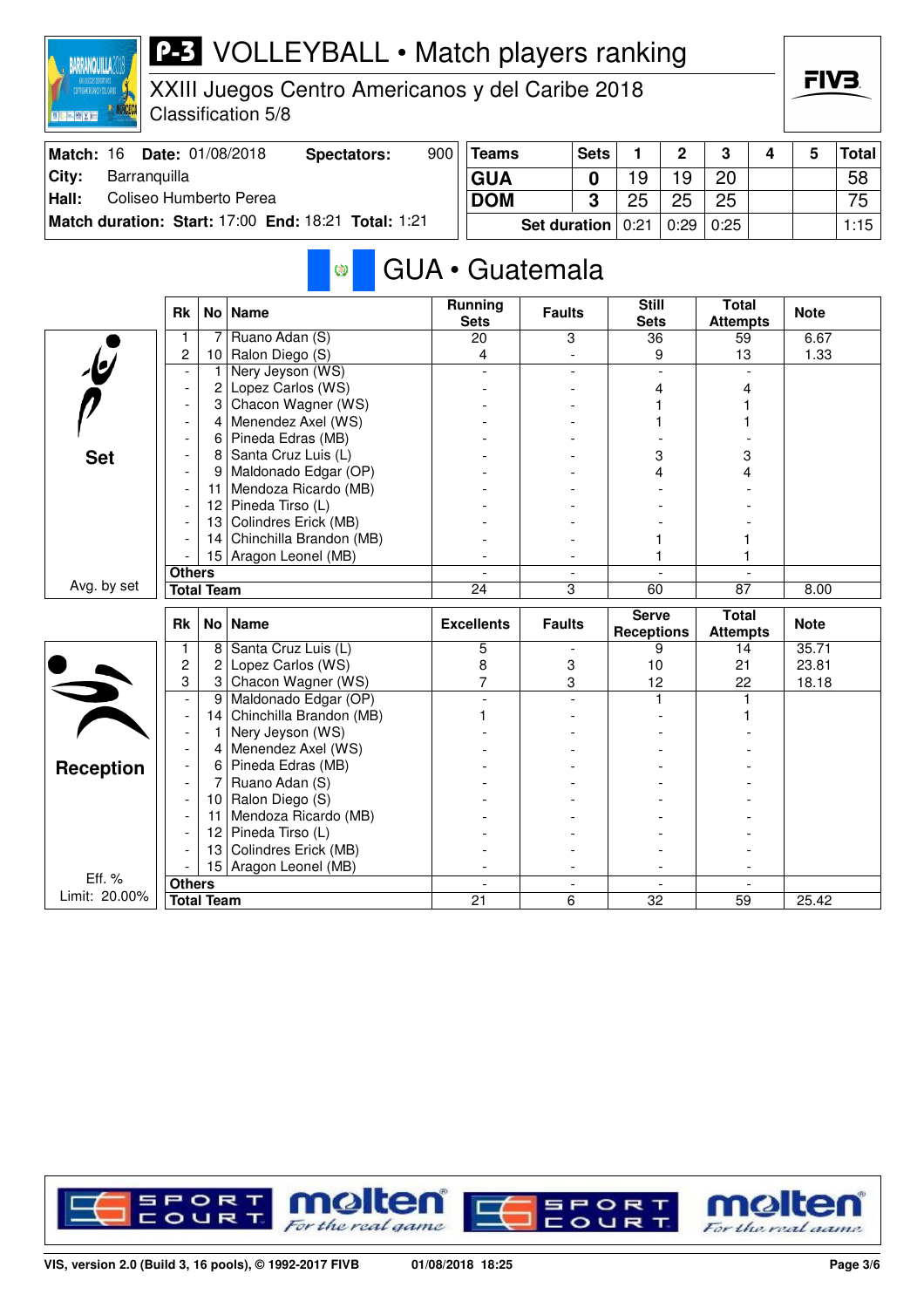| <b>MORCECA</b><br>四時已開拓         |                                            |                   | Classification 5/8                                  |     |                                     |                                  |                          |                     |                     |                                 |   |              |              |
|---------------------------------|--------------------------------------------|-------------------|-----------------------------------------------------|-----|-------------------------------------|----------------------------------|--------------------------|---------------------|---------------------|---------------------------------|---|--------------|--------------|
| Match: 16                       |                                            |                   | Date: 01/08/2018<br><b>Spectators:</b>              | 900 | <b>Teams</b>                        |                                  | <b>Sets</b>              | 1.                  | $\overline{2}$      | 3                               | 4 | 5            | <b>Total</b> |
| City:<br>Barranquilla           |                                            |                   |                                                     |     | <b>GUA</b>                          |                                  | $\mathbf 0$              | 19                  | 19                  | 20                              |   |              | 58           |
| Coliseo Humberto Perea<br>Hall: |                                            |                   |                                                     |     | <b>DOM</b>                          |                                  | $\overline{3}$           | 25                  | 25                  | 25                              |   |              | 75           |
|                                 |                                            |                   | Match duration: Start: 17:00 End: 18:21 Total: 1:21 |     |                                     |                                  |                          |                     |                     |                                 |   |              |              |
|                                 |                                            |                   |                                                     |     |                                     | <b>Set duration</b>              |                          | 0:21                | 0:29                | 0:25                            |   |              | 1:15         |
|                                 |                                            |                   |                                                     |     | <b>DOM</b> • Dominican Republic     |                                  |                          |                     |                     |                                 |   |              |              |
|                                 | <b>Rk</b>                                  |                   | No   Name                                           |     | <b>Spikes</b>                       | <b>Faults</b>                    |                          | <b>Shots</b>        |                     | <b>Total</b><br><b>Attempts</b> |   | <b>Note</b>  |              |
|                                 | 1                                          | 8                 | Lopez Henry (WS)                                    |     | $\overline{18}$                     | $\overline{c}$                   |                          | 7                   |                     | 27                              |   | 66.67        |              |
|                                 | $\overline{c}$                             | 1                 | Tapia Henry (OP)                                    |     | 14                                  | 3                                |                          | 11                  |                     | 28                              |   | 50.00        |              |
|                                 | $\overline{a}$                             | 19                | Cruz Hector (WS)<br>Hernandez Wilfrido (WS)         |     | $\overline{4}$                      | $\overline{2}$<br>$\overline{a}$ |                          | $\overline{2}$<br>3 |                     | 8<br>$\overline{7}$             |   |              |              |
|                                 | $\blacksquare$<br>$\overline{\phantom{a}}$ | 4<br>7            | Frias Mario (MB)                                    |     | 4<br>3                              | 3                                |                          | 1                   |                     | 7                               |   |              |              |
|                                 | $\overline{\phantom{a}}$                   | 11                | Caceres Jose (OP)                                   |     | 3                                   | 1                                |                          |                     |                     | 5                               |   |              |              |
|                                 |                                            | 12                | Arredondo Francisco (S)                             |     |                                     |                                  |                          |                     |                     |                                 |   |              |              |
| <b>Spike</b>                    | $\overline{a}$                             | 3                 | Contrera Elvis (WS)                                 |     |                                     |                                  |                          |                     |                     |                                 |   |              |              |
|                                 | ÷,                                         |                   | 5 Mieses Enger (L)                                  |     |                                     |                                  |                          |                     |                     |                                 |   |              |              |
|                                 | $\blacksquare$                             | 6                 | Garcia Pedro (OP)                                   |     |                                     |                                  |                          |                     |                     |                                 |   |              |              |
|                                 | $\overline{\phantom{a}}$                   | 9                 | Tolentino Braymer (L)                               |     |                                     |                                  |                          |                     |                     |                                 |   |              |              |
|                                 |                                            | 10                | Abreu Francisco (S)                                 |     |                                     |                                  |                          |                     |                     |                                 |   |              |              |
|                                 |                                            | 14                | Romero Felix (MB)                                   |     |                                     |                                  |                          |                     |                     |                                 |   |              |              |
| Succ. %                         |                                            |                   | 15 Paulino Richi (MB)                               |     | $\overline{a}$<br>$\blacksquare$    |                                  | $\overline{\phantom{a}}$ |                     | $\sim$              |                                 |   |              |              |
| Limit: 15.00%                   | <b>Others</b>                              | <b>Total Team</b> |                                                     |     | 46                                  | 11                               | $\overline{\phantom{a}}$ | 26                  |                     | 83                              |   | 55.42        |              |
|                                 |                                            |                   |                                                     |     |                                     |                                  |                          |                     |                     |                                 |   |              |              |
|                                 | <b>Rk</b>                                  | No <sub>1</sub>   | <b>Name</b>                                         |     | $\overline{K}$ ill<br><b>Blocks</b> | <b>Faults</b>                    |                          | <b>Rebounds</b>     |                     | <b>Total</b><br><b>Attempts</b> |   | <b>Note</b>  |              |
|                                 | 1                                          |                   | 8 Lopez Henry (WS)                                  |     | 2                                   | 1                                |                          | $\boldsymbol{2}$    |                     | 5                               |   | 0.67         |              |
|                                 | $\mathbf{1}$                               | $\overline{7}$    | Frias Mario (MB)                                    |     | $\overline{\mathbf{c}}$             | 3                                |                          | 5                   |                     | 10                              |   | 0.67         |              |
|                                 | 1<br>1                                     | 1                 | Tapia Henry (OP)<br>Arredondo Francisco (S)         |     | $\overline{c}$<br>$\overline{c}$    | 5<br>8                           |                          |                     | $\overline{c}$      | 9                               |   | 0.67         |              |
|                                 | 5                                          | 12 <br>19         | Cruz Hector (WS)                                    |     | 1                                   | 1                                |                          |                     | 2<br>$\overline{a}$ | 12<br>$\overline{c}$            |   | 0.67<br>0.33 |              |
|                                 | $\overline{a}$                             | 3                 | Contrera Elvis (WS)                                 |     |                                     |                                  |                          |                     |                     |                                 |   |              |              |
|                                 | $\blacksquare$                             | 5                 | Mieses Enger (L)                                    |     |                                     |                                  |                          |                     |                     |                                 |   |              |              |
| <b>Block</b>                    | $\overline{\phantom{a}}$                   | 6                 | Garcia Pedro (OP)                                   |     |                                     |                                  |                          |                     |                     |                                 |   |              |              |
|                                 | $\blacksquare$                             | 9                 | Tolentino Braymer (L)                               |     |                                     |                                  |                          |                     |                     |                                 |   |              |              |
|                                 | $\blacksquare$                             | 10                | Abreu Francisco (S)                                 |     |                                     |                                  |                          |                     |                     |                                 |   |              |              |
|                                 | $\overline{\phantom{a}}$                   | 11                | Caceres Jose (OP)                                   |     |                                     |                                  |                          | 3                   |                     | 3                               |   |              |              |
|                                 |                                            | 14                | Romero Felix (MB)                                   |     |                                     |                                  |                          | $\mathbf{1}$        |                     | 1                               |   |              |              |
|                                 |                                            |                   | 15 Paulino Richi (MB)<br>4 Hernandez Wilfrido (WS)  |     |                                     | 1                                |                          |                     | 2                   | 3                               |   |              |              |
|                                 | <b>Others</b>                              |                   |                                                     |     |                                     |                                  |                          |                     |                     |                                 |   |              |              |
| Avg. by set                     |                                            | <b>Total Team</b> |                                                     |     | 9                                   | $\overline{19}$                  |                          | 17                  |                     | 45                              |   | 3.00         |              |
|                                 |                                            |                   |                                                     |     |                                     |                                  |                          |                     |                     |                                 |   |              |              |

XXIII Juegos Centro Americanos y del Caribe 2018

**BARRANQUILLA2018** 



**FIV3**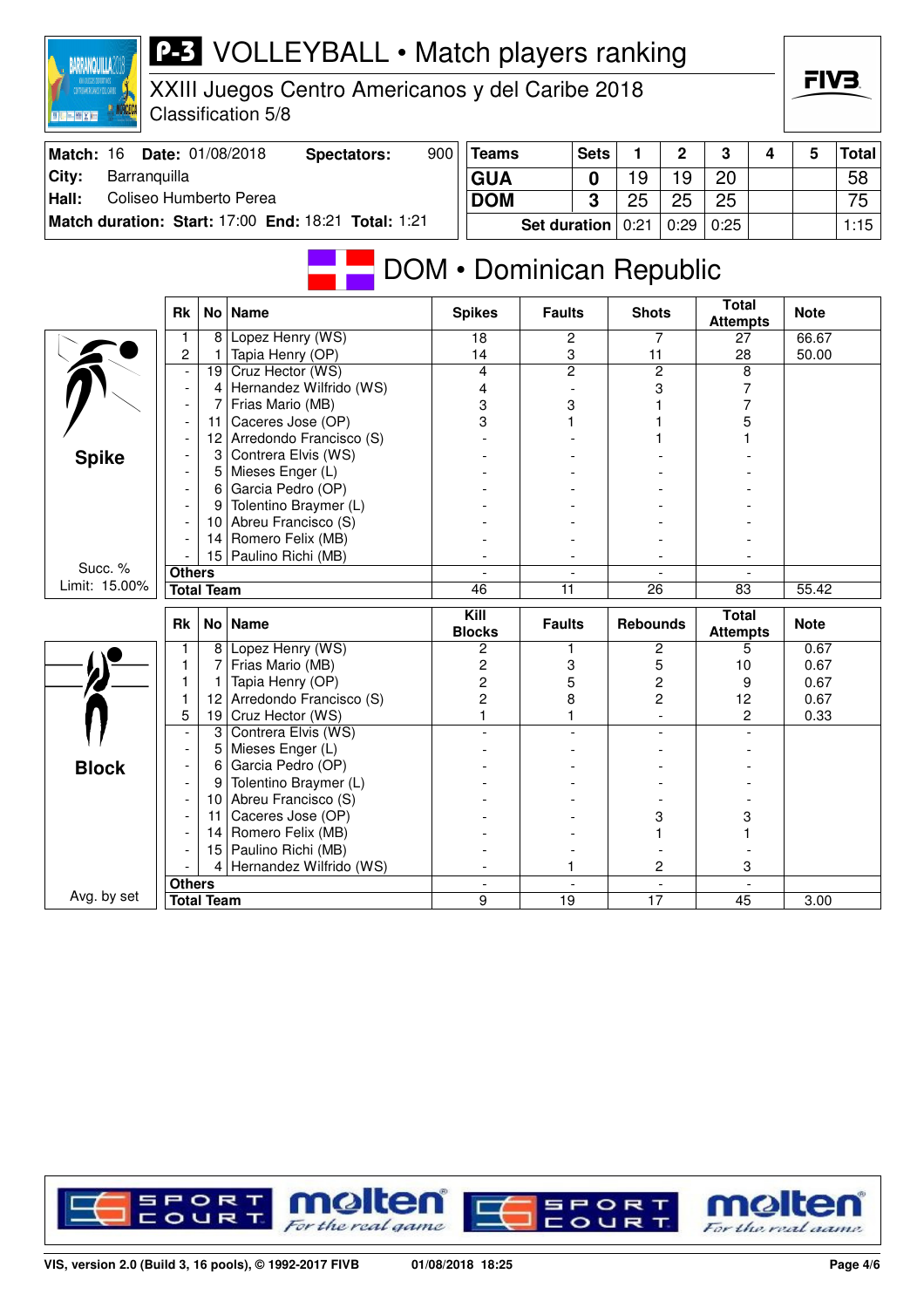| <b>MANUFACECA</b><br>日に無関係者     |                                            |                   | Classification 5/8                                  |     |                          |                 |                |                   |              |                                 |   |             |              |
|---------------------------------|--------------------------------------------|-------------------|-----------------------------------------------------|-----|--------------------------|-----------------|----------------|-------------------|--------------|---------------------------------|---|-------------|--------------|
| Match: 16                       |                                            |                   | Date: 01/08/2018<br><b>Spectators:</b>              | 900 | <b>Teams</b>             |                 | <b>Sets</b>    | 1                 | $\mathbf{2}$ | 3                               | 4 | 5           | <b>Total</b> |
| City:<br>Barranquilla           |                                            |                   |                                                     |     | <b>GUA</b>               |                 | $\mathbf 0$    | 19                | 19           | 20                              |   |             | 58           |
| Coliseo Humberto Perea<br>Hall: |                                            |                   |                                                     |     | <b>DOM</b>               |                 | 3              | 25                | 25           | 25                              |   |             | 75           |
|                                 |                                            |                   | Match duration: Start: 17:00 End: 18:21 Total: 1:21 |     |                          |                 |                |                   |              |                                 |   |             |              |
|                                 |                                            |                   |                                                     |     |                          | Set duration    |                | 0:21              | 0:29         | 0:25                            |   |             | 1:15         |
|                                 |                                            |                   |                                                     |     | DOM • Dominican Republic |                 |                | <b>Serve</b>      |              | <b>Total</b>                    |   |             |              |
|                                 | <b>Rk</b>                                  |                   | No   Name                                           |     | Aces                     | <b>Faults</b>   |                | <b>Hits</b>       |              | <b>Attempts</b>                 |   | <b>Note</b> |              |
|                                 | 1                                          | 1.                | Tapia Henry (OP)                                    |     | 2                        | 2               |                | 12                |              | 16                              |   | 0.67        |              |
|                                 | 1                                          | 12                | Arredondo Francisco (S)                             |     | 2                        | 2               |                | 12                |              | 16                              |   | 0.67        |              |
|                                 | 1                                          | 8                 | Lopez Henry (WS)                                    |     | 2                        | 4               |                | 1                 |              | 7                               |   | 0.67        |              |
|                                 | $\overline{\phantom{a}}$<br>$\blacksquare$ | 3<br>5            | Contrera Elvis (WS)<br>Mieses Enger (L)             |     |                          |                 | $\overline{a}$ |                   |              |                                 |   |             |              |
|                                 |                                            | 6                 | Garcia Pedro (OP)                                   |     |                          |                 |                |                   |              |                                 |   |             |              |
|                                 |                                            | 9                 | Tolentino Braymer (L)                               |     |                          |                 |                |                   |              |                                 |   |             |              |
| <b>Serve</b>                    |                                            | 10                | Abreu Francisco (S)                                 |     |                          |                 |                |                   |              |                                 |   |             |              |
|                                 |                                            | 14                | Romero Felix (MB)                                   |     |                          |                 |                |                   | 5            | 5                               |   |             |              |
|                                 |                                            | 15                | Paulino Richi (MB)                                  |     |                          |                 |                |                   |              |                                 |   |             |              |
|                                 |                                            | 4                 | Hernandez Wilfrido (WS)                             |     |                          |                 |                | 7                 |              | 8                               |   |             |              |
|                                 |                                            | 11                | Caceres Jose (OP)                                   |     |                          |                 |                | 5                 |              | 6                               |   |             |              |
|                                 |                                            | 7                 | Frias Mario (MB)                                    |     |                          | 2               |                | 8                 |              | 10                              |   |             |              |
|                                 |                                            | 19                | Cruz Hector (WS)                                    |     |                          | $\overline{c}$  |                |                   | 3            | 5                               |   |             |              |
| Avg. by set                     | <b>Others</b>                              | <b>Total Team</b> |                                                     |     | $\blacksquare$<br>6      | 14              |                | $\overline{53}$   |              | $\overline{73}$                 |   | 2.00        |              |
|                                 |                                            |                   |                                                     |     |                          |                 |                |                   |              |                                 |   |             |              |
| <b>Team</b>                     |                                            |                   | Opponent errors & Team faults                       |     | 14                       | 1               |                |                   |              | 15                              |   |             |              |
|                                 | <b>Rk</b>                                  |                   | No   Name                                           |     | <b>Digs</b>              | <b>Faults</b>   |                | <b>Receptions</b> |              | <b>Total</b><br><b>Attempts</b> |   | <b>Note</b> |              |
|                                 | 1                                          | 9                 | Tolentino Braymer (L)                               |     | 7                        | 2               |                |                   | 5            | 14                              |   | 2.33        |              |
|                                 | $\overline{c}$                             | 5                 | Mieses Enger (L)                                    |     | 5                        |                 |                |                   | 2            | 7                               |   | 1.67        |              |
|                                 | $\overline{c}$                             | 1                 | Tapia Henry (OP)                                    |     | 5                        | 4               |                |                   |              | 10                              |   | 1.67        |              |
|                                 | 4                                          | 7                 | Frias Mario (MB)                                    |     | 3                        |                 |                |                   |              | 4                               |   | 1.00        |              |
|                                 | 4                                          | 8                 | Lopez Henry (WS)                                    |     | 3                        | 3               |                |                   |              | 13                              |   | 1.00        |              |
|                                 | 6                                          | 19                | Cruz Hector (WS)                                    |     | $\overline{c}$           |                 |                |                   |              | 3                               |   | 0.67        |              |
|                                 | 6                                          | 12                | Arredondo Francisco (S)                             |     | 2                        | 1               |                | 6                 |              | 9                               |   | 0.67        |              |
| Dig                             | 8<br>8                                     |                   | Hernandez Wilfrido (WS)<br>Romero Felix (MB)        |     | 1                        |                 |                |                   | 3            | 4<br>1.                         |   | 0.33        |              |
|                                 |                                            | 14                | 3 Contrera Elvis (WS)                               |     |                          |                 |                |                   |              |                                 |   | 0.33        |              |
|                                 |                                            | 6                 | Garcia Pedro (OP)                                   |     |                          |                 |                |                   |              |                                 |   |             |              |
|                                 |                                            | 10 I              | Abreu Francisco (S)                                 |     |                          |                 |                |                   |              |                                 |   |             |              |
|                                 |                                            |                   | 15   Paulino Richi (MB)                             |     |                          |                 |                |                   |              |                                 |   |             |              |
|                                 |                                            | 11 <sup>1</sup>   | Caceres Jose (OP)                                   |     |                          |                 |                |                   |              | 2                               |   |             |              |
|                                 | <b>Others</b>                              |                   |                                                     |     | $\blacksquare$           |                 |                |                   |              |                                 |   |             |              |
| Avg. by set                     |                                            | <b>Total Team</b> |                                                     |     | $\overline{29}$          | $\overline{11}$ |                | $\overline{27}$   |              | 67                              |   | 9.67        |              |

XXIII Juegos Centro Americanos y del Caribe 2018

**BARRANQUILLA2018** 



FIVE